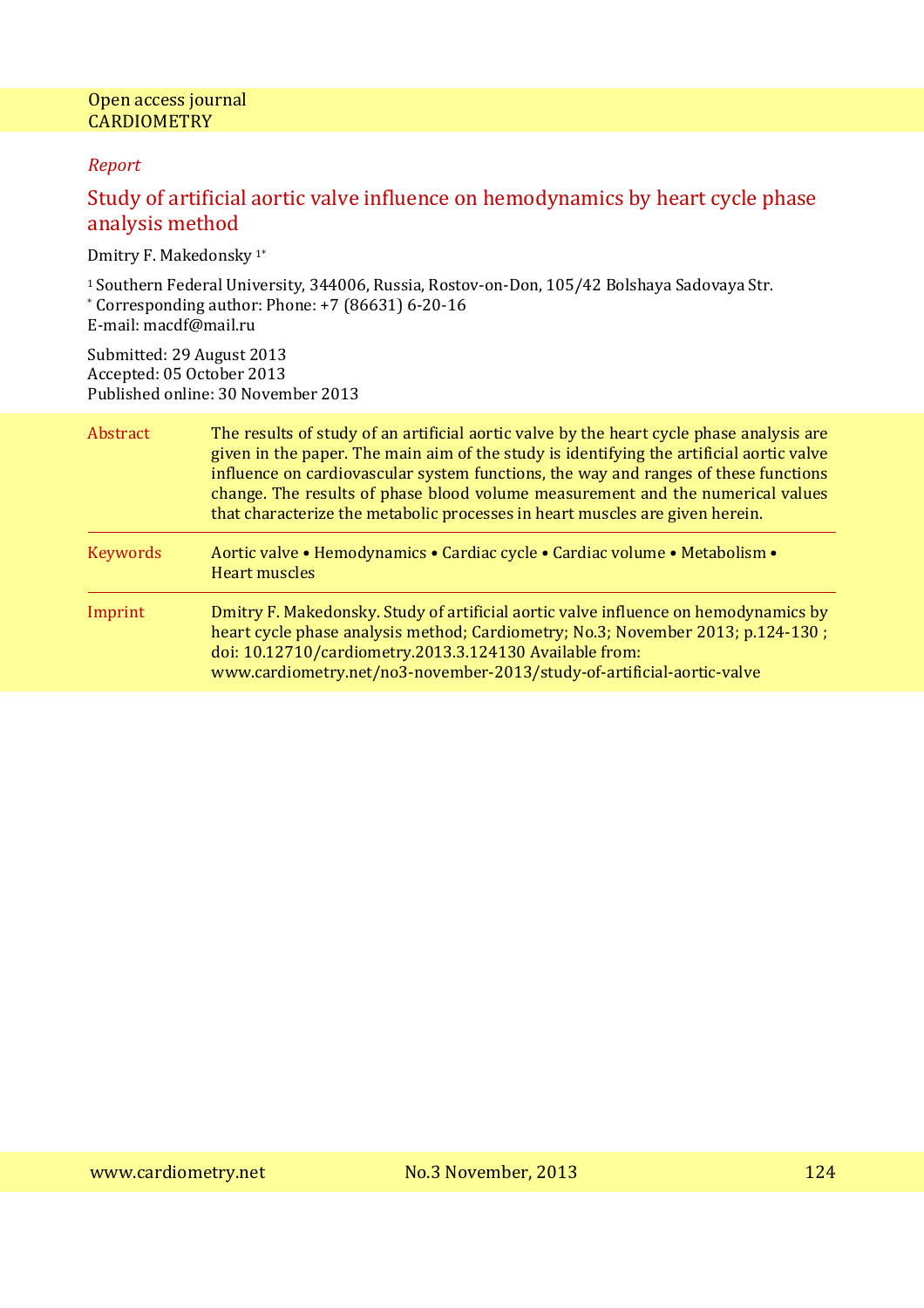# **Introduction**

Implantation of artificial heart valves has been practicing for a long time. Nevertheless, methods for evaluation of the degree of artificial valves compliance with the natural valves still do not exist. Practically, the development of the valve manufacturing technologies is based on the theoretical calculation of reliability of the cusp mechanical motility, not considering the influence on hemodynamics. The hemodynamic volume parameters and the evaluation of cardiovascular system functions and metabolic processes in cardiac muscles obtained by heart cycle phase analysis method for a case when an artificial aortic valve is implanted are considered in the article [1-10].

# Materials and methods

For obtaining more information on the artificial aortic valve influence on hemodynamic parameters, an orthostatic test was applied. An ECG and a Rheo of the ascending aorta were recorded (see Fig.1 and 2). The phase volumes of blood are presented in Table 1. The values characterizing an acid-alkaline balance in cardiac muscles (in relative units) are presented in Table 2 below.

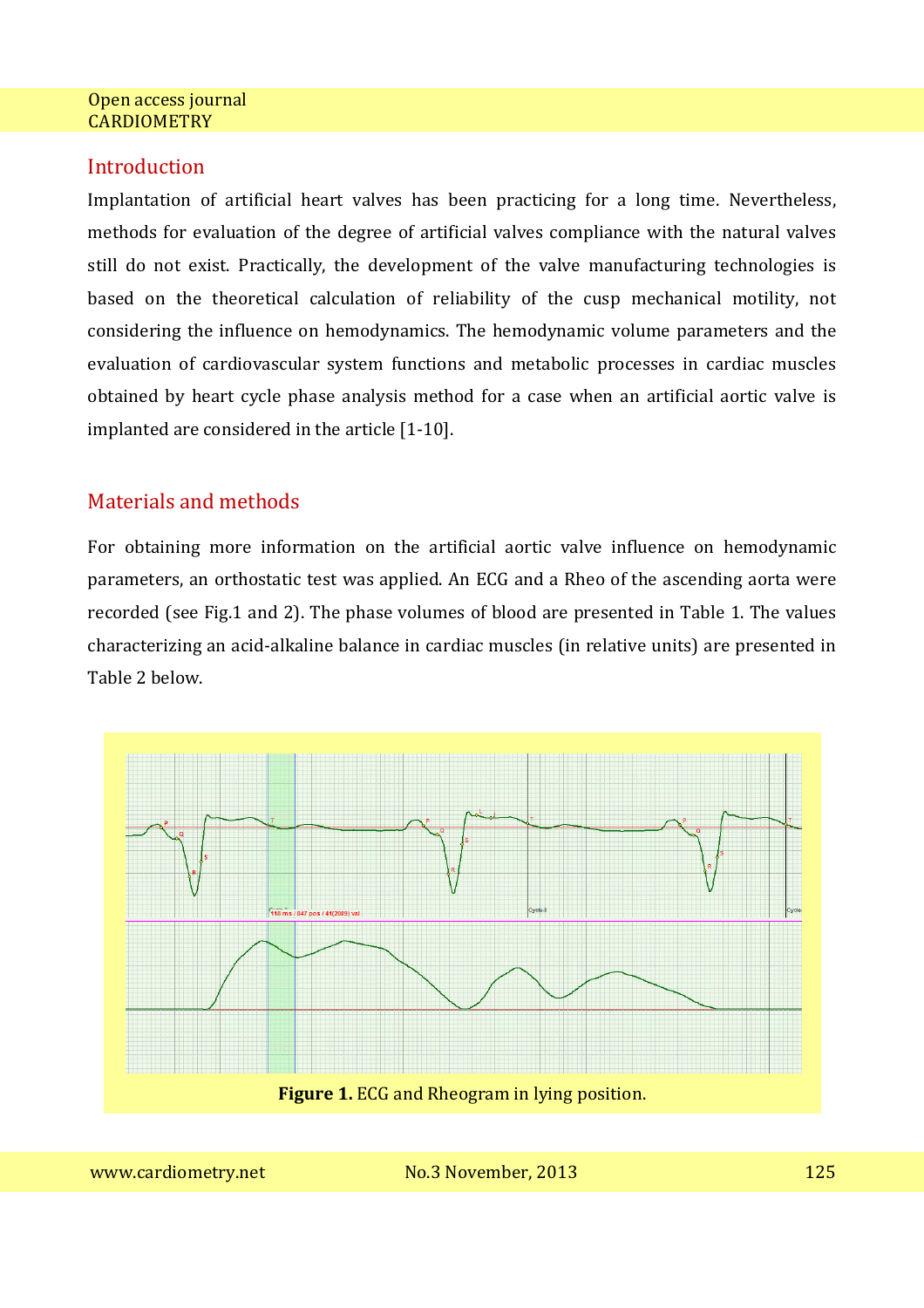

# **Table1.** Phase volumes of blood

| <b>Blood volumes</b> | In lying position | In sitting position |
|----------------------|-------------------|---------------------|
| $SV$ (ml)            | 78.34             | 59.86               |
| MV(1)                | 4.32              | 3.70                |
| $PV1$ (ml)           | 58.23             | 42.16               |
| $PV2$ (ml)           | 20.10             | 17.70               |
| $PV3$ (ml)           | 46.49             | 35.51               |
| $PV4$ (ml)           | 31.85             | 24.35               |
|                      | 11.18             | 9.23                |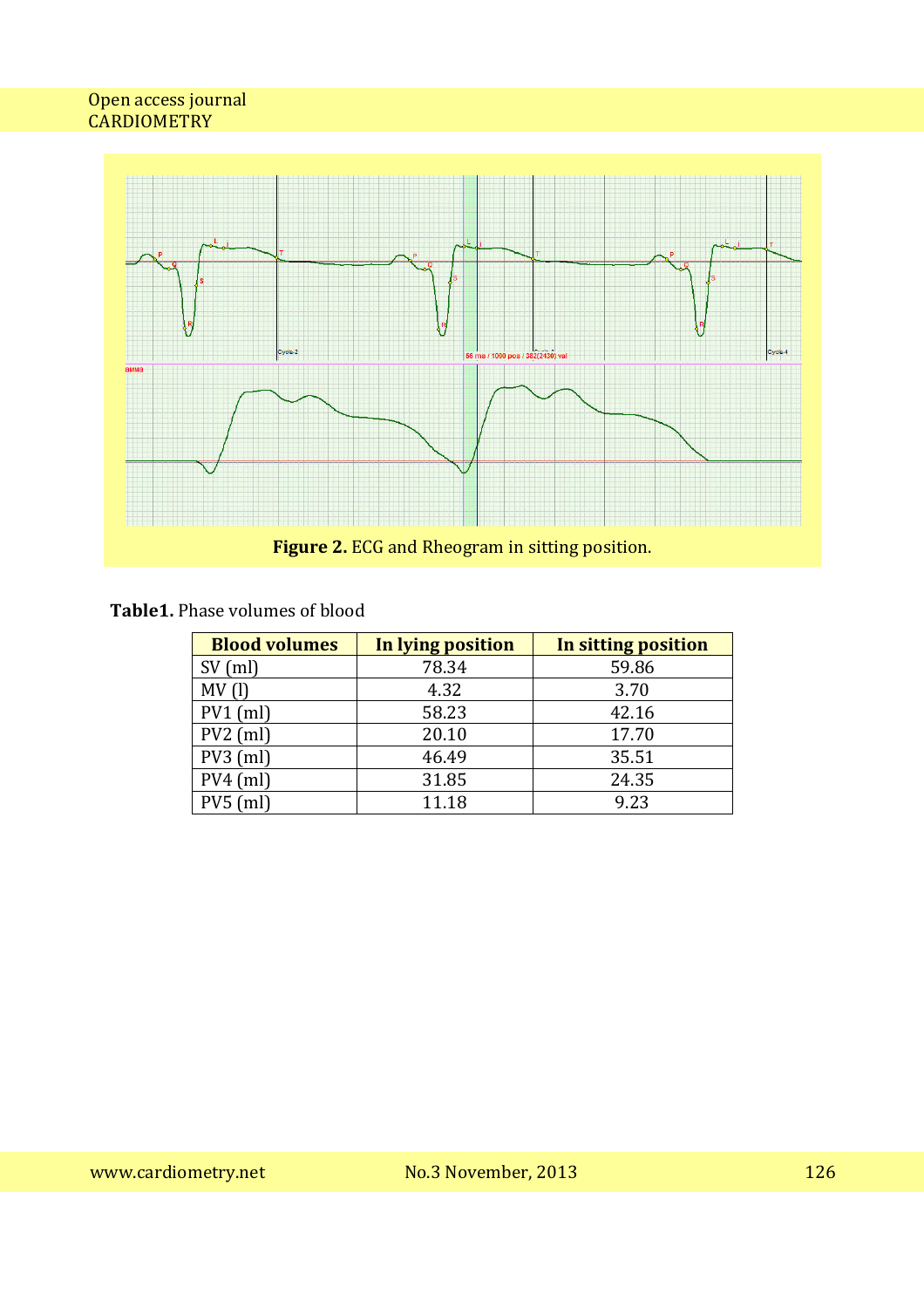**Table 2.** The values that characterize an acid-alkaline balance in cardiac muscles (in relative units)

|                          | In lying position | In sitting position | <b>Norm</b>  |
|--------------------------|-------------------|---------------------|--------------|
| <b>Aerobic process</b>   | 0.21              | $0.02\,$            | $0,5 - 0,82$ |
| <b>Anaerobic process</b> | 0.25              | 34,0                | $3.0 - 7.0$  |
| <b>Phosphocreatine</b>   | 1.06              |                     | $2.0 - 4.0$  |

The above figures exhibit that there is no R wave on the ECG curves. That indicates the interventricular septum (IVS) does not contract at all. The figures show that the S – L phase amplitude is above the isoelectric line. It is an indication of the fact that the myocardium is under a constant tension. This happens because of the mechanism that compensates the lack of contraction in the IVS by the tension in the myocardium [11-13].

The hemodynamic parameters are practically within the norm in vertical position of the patient's body. They are increased in lying position. This is due to increasing in the blood flow resistance in lungs that is indicated by the Rheogram elevation in the early diastole phase.

The values of metabolic processes are also interesting. The aerobic process decreases by 10 times during the orthostatic test. And the anaerobic one increases by hundred times, respectively. That means that there is an instability in the processes, and first of all, that the muscles are under a huge load [14]. The artificial valve opens exactly in due time, i.e., at the beginning of the rapid ejection phase.

## **Conclusions**

The patient says he feels better after the surgery but weak heart symptoms have not completely disappeared.

According to the data given above it is necessary to improve the considered artificial valve design to minimize the load on heart muscles.

### *Statement on ethical issues*

Research involving people and/or animals is in full compliance with current national and international ethical standards.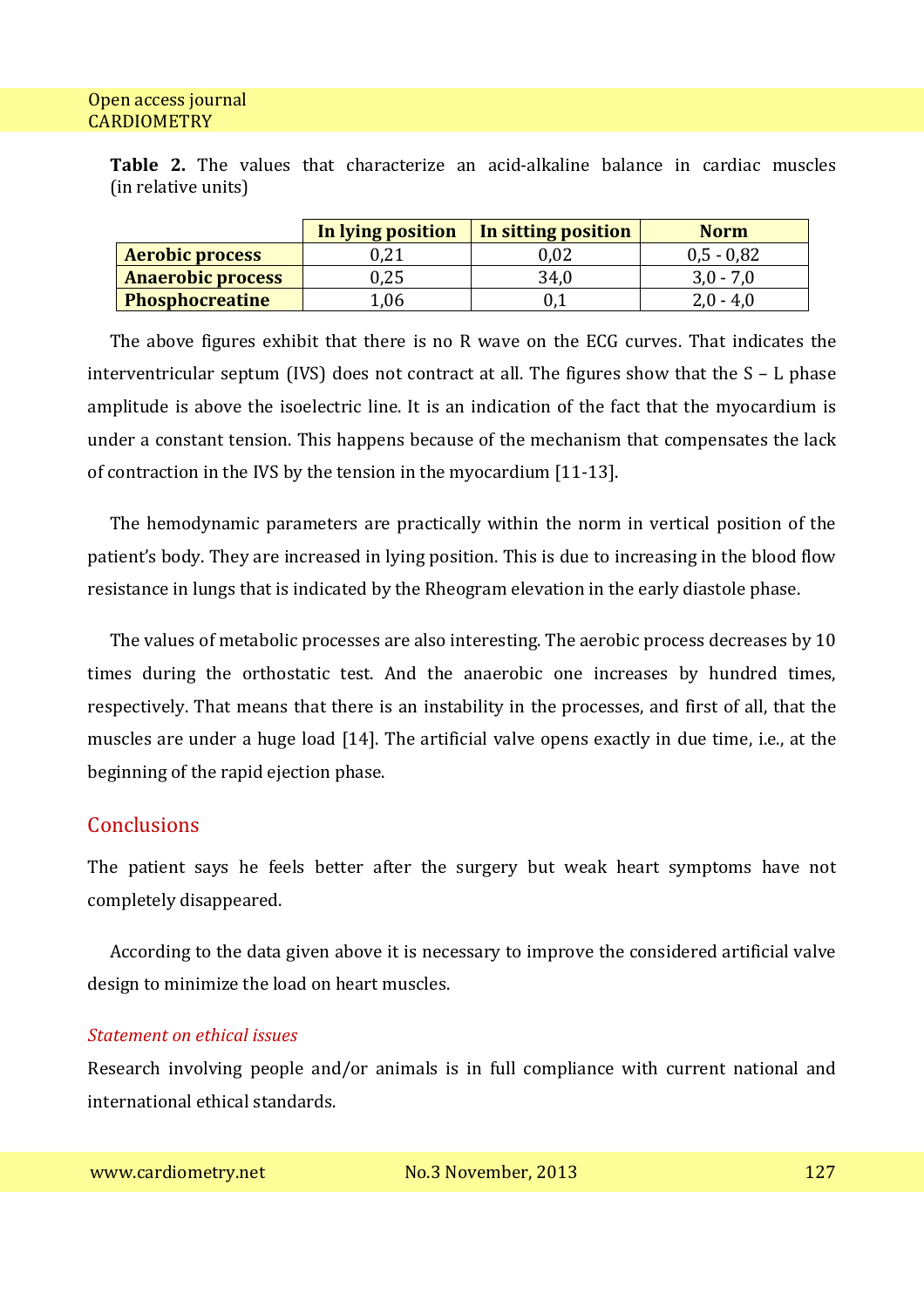### *Conflict of interest*

None declared.

### *Author contributions*

The author read the ICMIE criteria for authorship.

# References

1. Andersen HR, Knudsen LL, Hasenkam JM. Transluminal implantation of artificial heart valves – description of a new expandable aortic-valve and initial results with implantation by catheter technique in closed chest pigs. European Heart Journal.May 1992;13(5):704-8.

2. Cribier A, Eltchaninoff H, Tron C, Bauer F, Agatiello C, Sebagh L, et al. Early experience with percutaneous transcatheter implantation of heart valve prosthesis for the treatment of endstage inoperable patients with calcific aortic stenosis. Journal of the American College of Cardiology.18 February 2004;43(4):698-703.

3. Holmes D.R. Jr., Mack MJ, Kaul S, Agnihotri A., et al. 2012 ACCF/AATS/SCAI/STS expert consensus document on transcatheter aortic valve replacement: Developed in collaboration with the American Heart Association, American Society of Echocardiography, European Association for Cardio-Thoracic Surgery, Heart Failure Society of America, Mended Hearts, Society of Cardiovascular Anesthesiologists, Society of Cardiovascular Computed Tomography, and Society for Cardiovascular Magnetic Resonance. The Journal of Thoracic and Cardiovascular Surgery.September 2012;144(3):e29-e84.

4. Hong T, Kim EN. A numerical analysis of the blood flow around the Bileaflet Mechanical Heart Valves with different rotational implantation angles. Journal of Hydrodynamics.October 2011;23(5):607-14.

5. Lakusic N, Slivnjak V, Baborski F, Sonicki Z. Heart rate variability in patients after cardiac valve surgery. Central European Journal of Medicine.March 2008;3(1):65-70. doi: 10.2478/s11536-007-0070-y.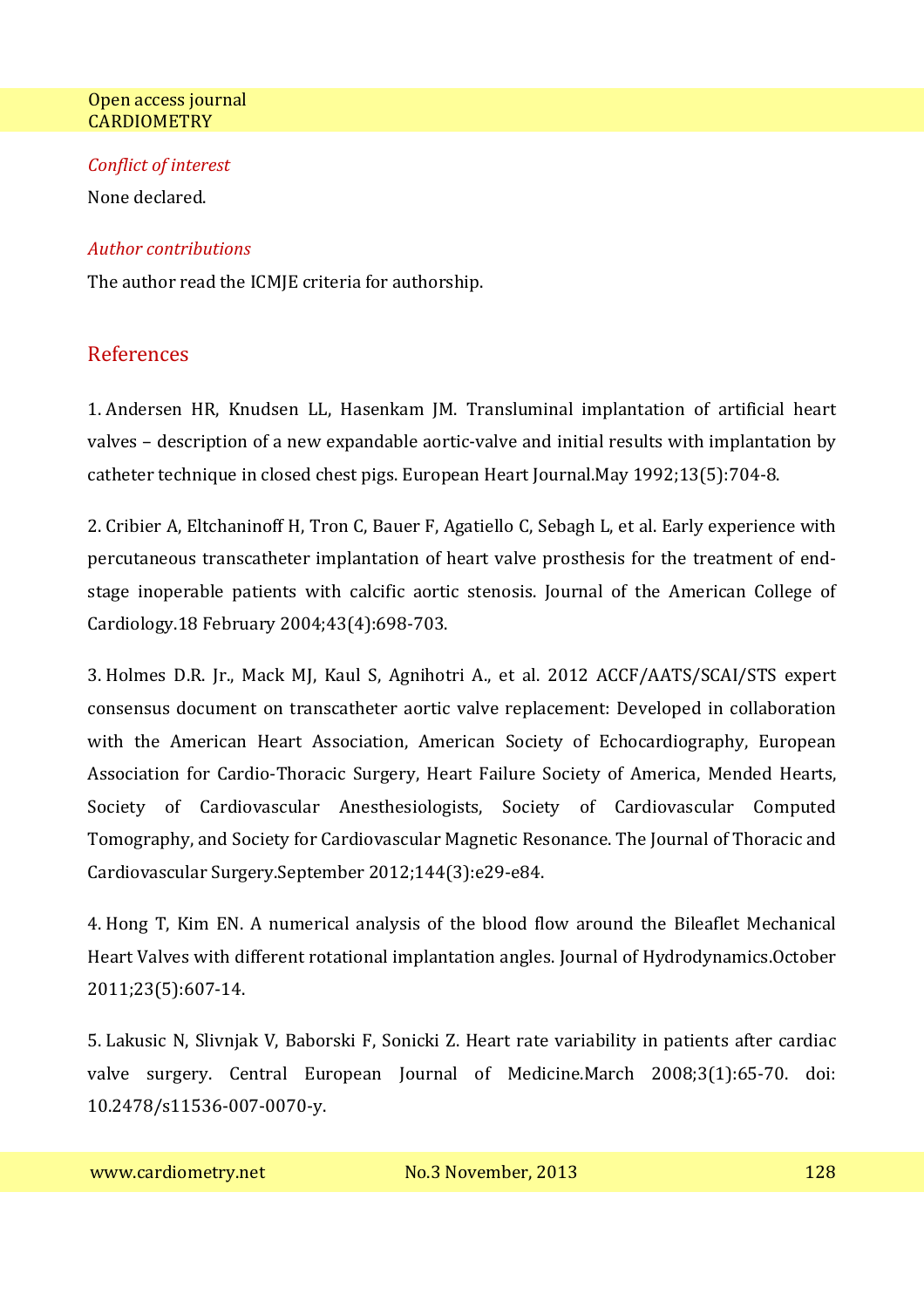6. Loncar G, Fülster S, Von Haehling S, Popovic V. Metabolism and the heart: An overview of muscle, fat, and bone metabolism in heart failure. International Journal of Cardiology.10 January 2013;162(2):77-85. doi: 10.1016/j.ijcard.2011.09.079. PMCID: 21982619.

7. Morsi YS, Birchall IE, Rosenfeldt FL. Artificial aortic valves: An overview. International Journal of Artificial Organs.June 2004;27(6):445-51.

8. Morsi YS, Sakhaeimanesh A, Clayton BR. Hydrodynamic evaluation of three artificial aortic valve chambers. Artificial Organs.2000;24(1):57-63. doi: 10.1046/j.1525-1594.2000.06277.x. PMCID:10677158.

9. Webb JG, Binder RK. Transcatheter aortic valve implantation: The evolution of prostheses, delivery systems and approaches. Archives of Cardiovascular Diseases. March 2012;105(3):153-9.

10. Steinbrüchel DA, Hasenkam JM, Nygaard H, Riis GME, Sievers HH. Blood velocity patterns after aortic valve replacement with a pulmonary autograft. European Journal of Cardiothoracic Surgery.December 1997;12(6). doi: 10.1016/S1010-7940(97)00258-3. PMCID:9489872.

11. Rudenko MY, Zernov VA, Voronova OK. Study of Hemodynamic Parameters Using Phase Analysis of the Cardiac Cycle. Biomedical Engineering. July 2009;43(4):151-5

12. Rudenko M, Voronova O, Zernov V. Theoretical Principles of Heart Cycle Phase Analysis. ISBN 978-3-937909-57-8, München - London - New York: Fouqué Literaturverlag.

13. Rudenko M, Zernov V, Voronova O. Fundamental Research on the Mechanism of Cardiovascular System Hemodynamics Self-Regulation and Determination of the Norm-Pathology Boundary for the Basic Hemodynamic Parameters and Analysis of the Compensation Mechanism as a Method of Revealing the Underlying Causes of the Disease. Heart Rhythm.November 2012;9(11):1909. doi: 10.1016/j.jelectrocard.2013.09.016.